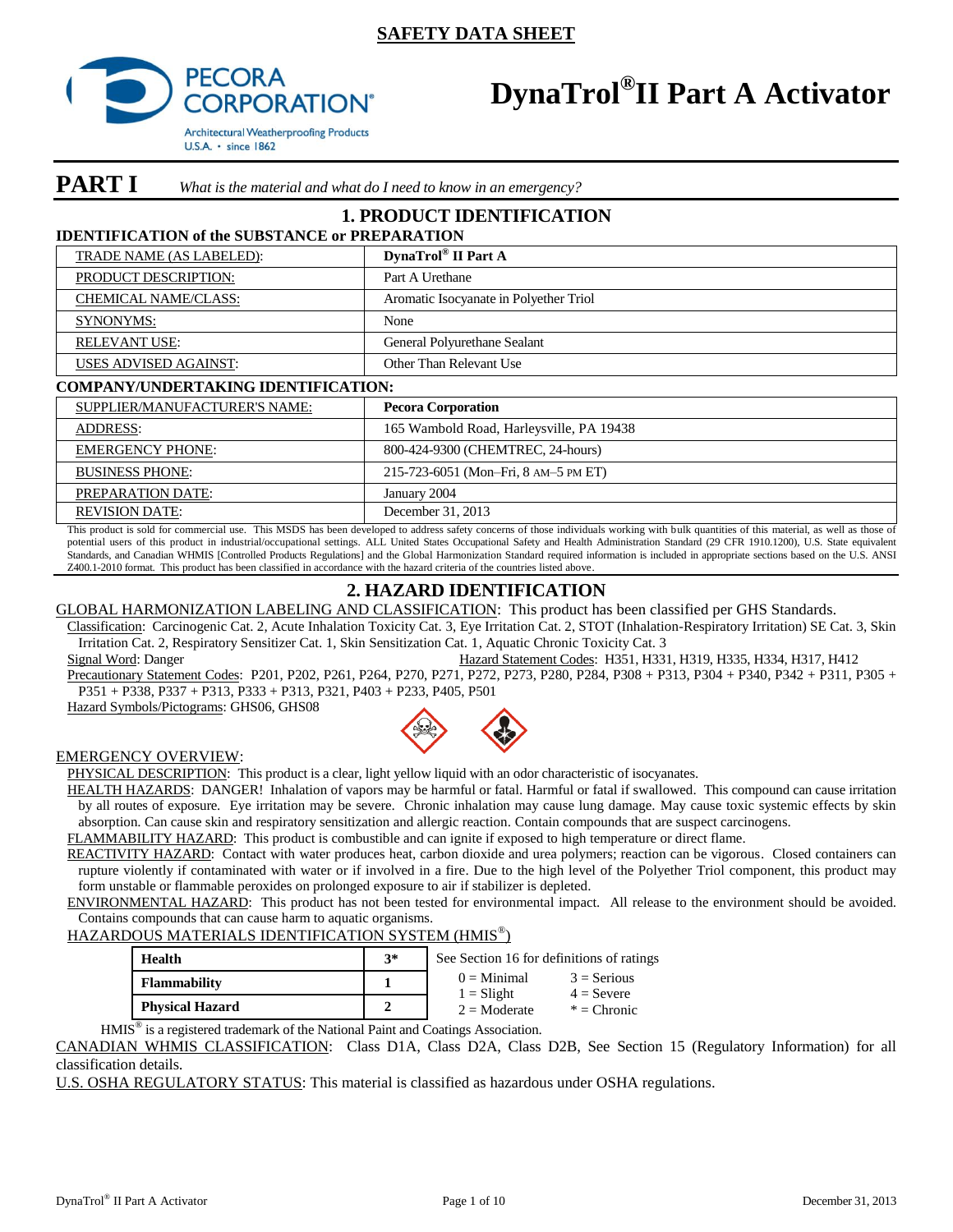# **3. COMPOSITION AND INFORMATION ON INGREDIENTS**

| <b>Chemical Name</b>                                                                                                                                                                                                                            | CAS#                      | $W/W\%$       | <b>GHS</b> Classification<br><b>Hazard Statements</b>                                                                                                                                                                                                                                                                                         |  |  |
|-------------------------------------------------------------------------------------------------------------------------------------------------------------------------------------------------------------------------------------------------|---------------------------|---------------|-----------------------------------------------------------------------------------------------------------------------------------------------------------------------------------------------------------------------------------------------------------------------------------------------------------------------------------------------|--|--|
| Polyether Triol                                                                                                                                                                                                                                 | 25791-96-2                | 70.0-90.0     | <b>Classification: Not Applicable</b><br>Hazard Statement Codes: Not Applicable                                                                                                                                                                                                                                                               |  |  |
| 2,4-Toluene Diisocyanate<br>2,6-Toluene Diisocyanate                                                                                                                                                                                            | 584-84-9<br>$91 - 08 - 7$ | $10.0 - 20.0$ | Classification: Carcinogenic Cat. 2, Acute Inhalation Toxicity Cat. 2, Eye Irritation Cat. 2,<br>STOT (Inhalation-Respiratory Irritation) SE Cat. 3, Skin Irritation Cat. 2, Respiratory<br>Sensitizer Cat. 1, Skin Sensitization Cat. 1, Aquatic Chronic Toxicity Cat. 3<br>Hazard Statement Codes: H351, H330, H319, H335, H334, H317, H412 |  |  |
| Polyether Diol                                                                                                                                                                                                                                  | 25322-69-4                | 5.0-10.0      | <b>Classification: Not Applicable</b><br>Hazard Statement Codes: Not Applicable                                                                                                                                                                                                                                                               |  |  |
| Isophorone Diisocyanate                                                                                                                                                                                                                         | 4098-71-9                 | $3.0 - 7.0$   | Classification: Acute Inhalation Toxicity Cat. 3, Eye Irritation Cat. 2, STOT (Inhalation-<br>Respiratory Irritation) SE Cat. 3, Skin Irritation Cat. 2, Respiratory Sensitization Cat. 1, Skin<br>Sensitization Cat. 1, Aquatic Chronic Toxicity Cat. 2<br>Hazard Statement Codes: H331, H319, H335, H315, H334, H317, H411                  |  |  |
| Other proprietary and trace components. Each of the other components is<br>present in less than 1 percent concentration (0.1% concentration for<br>potential carcinogens, reproductive toxins, respiratory tract sensitizers,<br>and mutagens). |                           | Balance       | <b>Classification: Not Applicable</b><br>Hazard Statement Codes: Not Applicable                                                                                                                                                                                                                                                               |  |  |
| See Section 16 for full text of Ingredient Hazard and Precautionary Statements                                                                                                                                                                  |                           |               |                                                                                                                                                                                                                                                                                                                                               |  |  |

# **PART II** *What should I do if a hazardous situation occurs?*

# **4. FIRST-AID MEASURES**

PROTECTION OF FIRST AID RESPONDERS: Rescuers should not attempt to retrieve victims of exposure to this material without adequate personal protective equipment. Rescuers should be taken for medical attention, if necessary. Fire protective gear may be necessary.

DESCRIPTION OF FIRST AID MEASURES: Remove victim(s) to fresh air, as quickly as possible. Only trained personnel should administer supplemental oxygen and/or cardio-pulmonary resuscitation, if necessary. Remove and isolate contaminated clothing and shoes. Seek immediate medical attention. Take copy of label and MSDS to physician or other health professional with victim(s).

Inhalation: If mists, sprays or fumes of this material are inhaled, remove victim to fresh air. If necessary, use artificial respiration to support vital functions.

Skin Exposure: If the material contaminates the skin, immediately begin decontamination with running water. Minimum flushing is for 20 minutes. Do not interrupt flushing. Remove exposed or contaminated clothing, taking care not to contaminate eyes. Victim must seek immediate medical attention.

Eye Exposure: If this product enters the eyes, open victim's eyes while under gently running water. Use sufficient force to open eyelids. Have victim "roll" eyes. Minimum flushing is for 20 minutes. Do not interrupt flushing.

Ingestion: If this material is swallowed, CALL PHYSICIAN OR POISON CONTROL CENTER FOR MOST CURRENT INFORMATION. DO NOT INDUCE VOMITING, unless directly by medical personnel. Have victim rinse mouth with water or give several cupfuls of water, if conscious. Never induce vomiting or give diluents (milk or water) to someone who is unconscious, having convulsions, or unable to swallow. If vomiting occurs, lean patient forward or place on left side (head-down position, if possible) to maintain an open airway and prevent aspiration.

MEDICAL CONDITIONS AGGRAVATED BY EXPOSURE: Acute or chronic respiratory conditions, skin and respiratory allergies and asthma may be aggravated by overexposure to this product.

INDICATION OF IMMEDIATE MEDICAL ATTENTION AND SPECIAL TREATMENT IF NEEDED: Treat symptoms and eliminate overexposure. Be observant for pulmonary edema. Copiously irrigate contaminated skin and eyes with saline. Noncardiogenic pulmonary edema and bronchospasm are the most immediate serious clinical consequences of isocyanate exposure. Markedly symptomatic patients should receive oxygen, ventilatory support, and an intravenous line. Treatment for asthma includes inhaled sympathomimetics (salbutamol, metaproterenol), intravenous theophylline, parenteral sympthomimetics (epinephrine, terbutaline), and steroids.

# **5. FIRE-FIGHTING MEASURES**

FLASH POINT: 93.25°C (200°F)

AUTOIGNITION: Not determined.

FLAMMABLE LIMITS IN AIR: Not known for product.

### EXTINGUISHING MEDIA:

Suitable Extinguishing Media: Use materials appropriate for surrounding materials. Water should be used for cooling of containers only due to reaction with water.

Unsuitable Extinguishing Media: Water and halogenated media.

### PROTECTION OF FIREFIGHTERS:

Special Hazards Arising From The Product: This is a combustible liquid which is also toxic by inhalation and skin contact and so presents a contact hazard to fire-fighters. This compound reacts with water to form urea polymers, heat and carbon dioxide. Products of thermal decomposition are highly toxic (refer to Section 10 Stability and Reactivity). This reaction can be vigorous. Not sensitive to mechanical impact under normal conditions. Closed containers may develop pressure and rupture in event of fire or if contaminated with water.

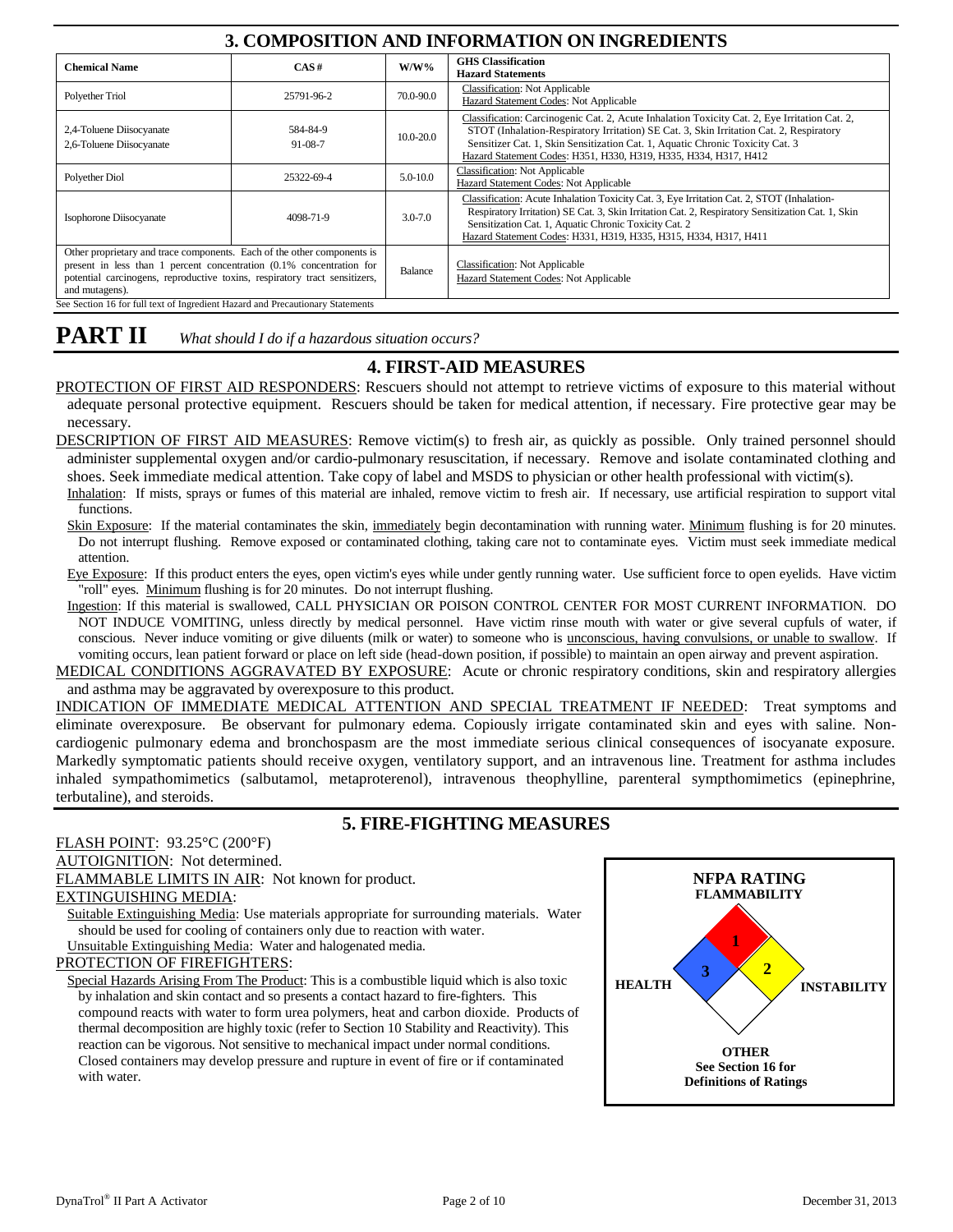# **5. FIRE-FIGHTING MEASURES (Continued)**

#### PROTECTION OF FIREFIGHTERS (continued):

Special Protective Actions For Fire-Fighters: Incipient fire responders should wear eye protection. Structural firefighters must wear Self-Contained Breathing Apparatus and full protective equipment. Move containers from fire area if it can be done without risk to personnel. If possible, prevent runoff water from entering storm drains, bodies of water, or other environmentally sensitive areas.

# **6. ACCIDENTAL RELEASE MEASURES**

PERSONAL PRECAUTIONS AND EMERGENCY PROCEDURES: An accidental release may result in a fire. Uncontrolled releases should be responded to by trained personnel using pre-planned procedures. Proper protective equipment should be used. Eliminate any possible sources of ignition, and provide maximum explosion-proof ventilation. Use only non-sparking tools and equipment during the response. The atmosphere must at least 19.5 percent Oxygen before non-emergency personnel can be allowed in the area without Self-Contained Breathing Apparatus and fire protection. Avoid contact with water.

PERSONAL PROTECTIVE EQUIPMENT: Responders should wear the level of protection appropriate to the type of chemical released, the amount of the material spilled, and the location where the incident has occurred.

Small Spills: For releases of 1 drum or less, Level D Protective Equipment (gloves, chemical resistant apron, boots, and eye protection) should be worn.

Large Spills: Minimum Personal Protective Equipment should be rubber gloves, rubber boots, face shield, and Tyvek suit. Minimum level of personal protective equipment for releases in which the level of oxygen is less than 19.5% or is unknown must be **Level B: triple-gloves (rubber gloves and nitrile gloves over latex gloves), chemical resistant suit, fire-retardant clothing and boots, hard hat, and Self-Contained Breathing Apparatus.**

#### METHODS FOR CLEAN-UP AND CONTAINMENT:

All Spills: Access to the spill area should be restricted. Spread should be limited by gently covering the spill with polypads. Absorb spilled liquid with clay, sand, polypads, or other suitable inert absorbent materials. All contaminated absorbents and other materials should be placed in an appropriate container and seal. Do not mix with wastes from other materials. Dispose of in accordance with applicable Federal, State, and local procedures (see Section 13, Disposal Considerations). Dispose of recovered material and report spill per regulatory requirements. Remove all residue before decontamination of spill area. Clean spill area with soap and copious amounts of water. Monitor area for combustible vapor levels and confirm levels are below exposure limits given in Section 8 (Exposure Controls-Personal Protection), if applicable, and that levels are below applicable LELs (see Section 5 – Fire Fighting Measures) before non-response personnel are allowed into the spill area. Purge equipment with inert gas prior to reuse.

ENVIRONMENTAL PRECAUTIONS: Minimize use of water to prevent environmental contamination. Prevent spill or rinsate from contaminating storm drains, sewers, soil or groundwater. Place all spill residues in a suitable container and seal. Do not discharge effluent containing this product into streams, ponds, estuaries, oceans or other waters unless in accordance with the requirements of a National Pollutant Discharge Elimination System (NPDES) permit and the permitting authority has been notified in writing prior to discharge. Do not discharge effluent containing this product to sewer systems without previously notifying the local sewage treatment plant authority. For guidance, contact your State Water Board or Regional Office of the EPA.

OTHER INFORMATION: U.S. regulations may require reporting of spills of this material that reach surface waters if a sheen is formed. If necessary, the toll-free phone number for the US Coast Guard National Response Center is 1-800-424-8802.

REFERENCE TO OTHER SECTIONS: See information in Section 8 (Exposure Controls – Personal Protection) and Section 13 (Disposal Considerations) for additional information.

# **PART III** *How can I prevent hazardous situations from occurring?*

## **7. HANDLING and STORAGE**

PRECAUTIONS FOR SAFE HANDLING: As with all chemicals, avoid getting this product ON YOU or IN YOU. Wash thoroughly after handling this product. Do not eat or drink while handling this material. Avoid contact with eyes, skin, and clothing. Avoid breathing fumes, dusts, vapors or mist. Do not taste or swallow. Use only with adequate ventilation. Contaminated clothing needs to be laundered prior to reuse. Keep away from heat and flame. In the event of a spill, follow practices indicated in Section 6: ACCIDENTAL RELEASE MEASURES.

CONDITIONS FOR SAFE STORAGE: Keep container tightly closed when not in use. Store containers in a cool, dry location, away from direct sunlight, sources of intense heat, or where freezing is possible. Material should be stored in secondary containers or in a diked area, as appropriate. Inspect all incoming containers before storage, to ensure containers are properly labeled and not damaged. Containers should be separated from oxidizing materials by a minimum distance of 20 ft. or by a barrier of non-combustible material at least 5 ft. high having a fire-resistance rating of at least 0.5 hours. Storage areas should be made of fire resistant materials. **Local Fire Departments should be notified of the storage of this product on site. Storage and processing areas of this product should be identified with a NFPA 704 placard (diamond) large enough to be seen from a distance.** Post warning and "NO SMOKING" signs in storage and use areas, as appropriate. Refer to NFPA 30, *Flammable and Combustible Liquids Code*, for additional information on storage. Have appropriate extinguishing equipment in the storage area (such as sprinkler systems or portable fire extinguishers). Inspect all incoming containers before storage to ensure containers are properly labeled and not damaged. Empty containers may contain residual product; therefore, empty containers should be handled with care.

PRODUCT USE: This product is used as a urethane activator. Follow all industry standards for use of this product.

# **8. EXPOSURE CONTROLS - PERSONAL PROTECTION**

#### EXPOSURE LIMITS/CONTROL PARAMETERS:

Ventilation and Engineering Controls: Use with adequate ventilation to ensure exposure levels are maintained below the limits provided below.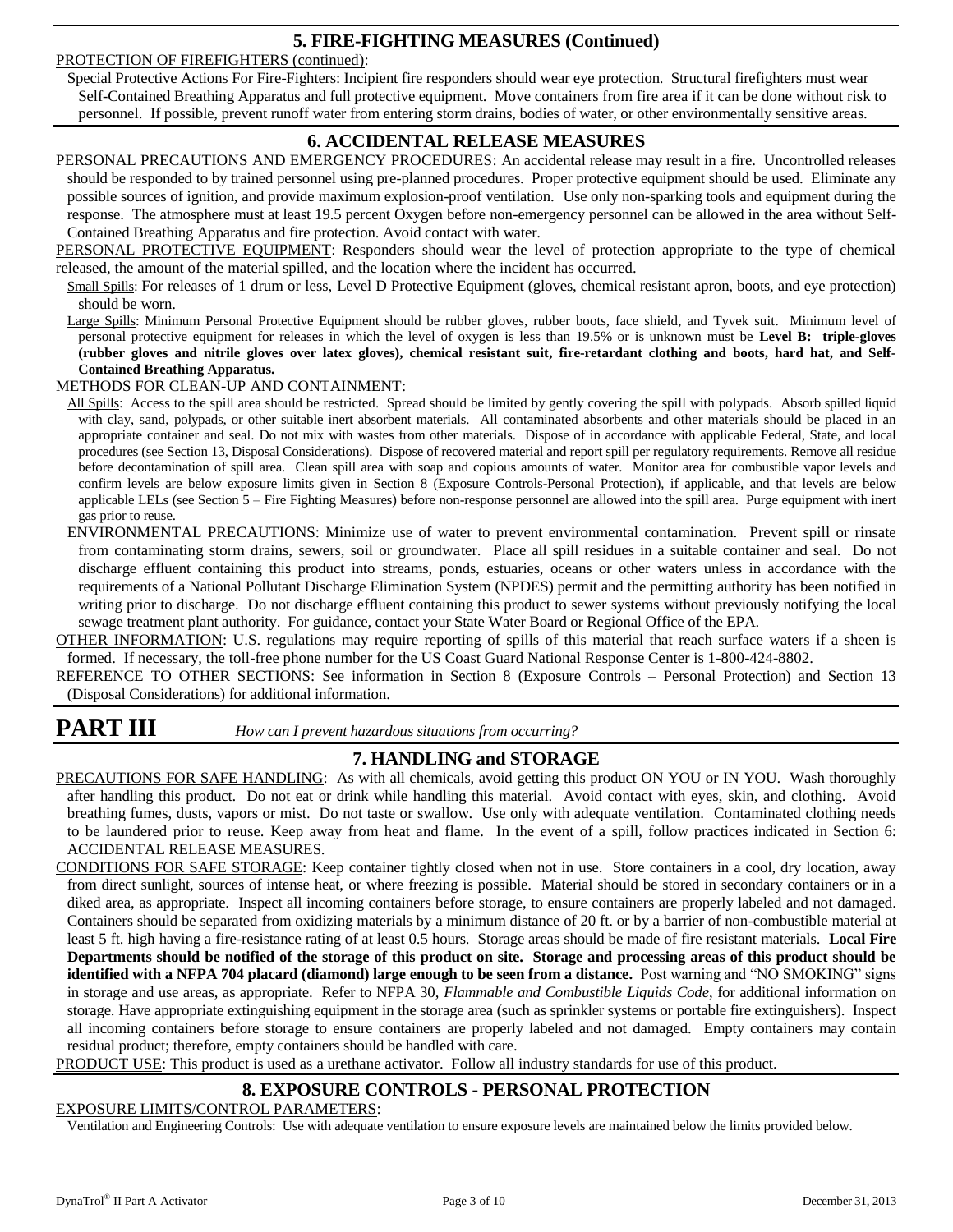# **8. EXPOSURE CONTROLS - PERSONAL PROTECTION (Continued)**

EXPOSURE LIMITS/CONTROL PARAMETERS (continued): OCCUPATIONAL/WORKPLACE EXPOSURE LIMITS/GUIDELINES:

| occorring who would bright bookb blinting octobbilities. |                           |                                                                                                                                |                                                                                                                                                                                                            |  |  |  |  |
|----------------------------------------------------------|---------------------------|--------------------------------------------------------------------------------------------------------------------------------|------------------------------------------------------------------------------------------------------------------------------------------------------------------------------------------------------------|--|--|--|--|
| <b>Chemical Name</b>                                     | CAS#                      | Guideline                                                                                                                      | <b>Value</b>                                                                                                                                                                                               |  |  |  |  |
| Isophorone Diisocyanate                                  | 4098-71-9                 | <b>ACGIH TLV TWA</b><br>OSHA PEL TWA<br><b>OSHA PEL STEL</b><br>NIOSH REL TWA<br>NIOSH REL STEL<br>DFG MAK TWA<br>DFG MAK PEAK | $0.005$ ppm<br>$0.005$ ppm (vacated 1989 PEL)<br>0.02 ppm [skin] (vacated 1989 PEL)<br>$0.005$ ppm [skin]<br>$0.02$ ppm [skin]<br>$0.005$ ppm<br>1•MAK 15 minute average value, 1-hr interval, 4 per shift |  |  |  |  |
| Polyether Diol                                           | 25322-69-4                | <b>NE</b>                                                                                                                      | N <sub>E</sub>                                                                                                                                                                                             |  |  |  |  |
| Polyether Triol                                          | 25791-96-2                | NE                                                                                                                             | N <sub>E</sub>                                                                                                                                                                                             |  |  |  |  |
| Toluene-2,4-Diisocyanate<br>2,6-Diisocyanate             | 584-84-9<br>$91 - 08 - 7$ | ACGIH TLV TWA<br><b>ACGIH TLV STEL</b><br><b>OSHA PEL STEL</b><br>DFG MAK TWA                                                  | $0.005$ ppm (NIC: $0.001$ ), Sensitizer<br>$0.02$ ppm (NIC: $0.003$ ), Sensitizer<br>$0.02$ ppm (ceiling) [CAS# 584-84-9]<br>Danger of Sensitization of the airways.                                       |  |  |  |  |

NE = Not Established. See Section 16 for Definitions of Terms Used.

PERSONAL PROTECTIVE EQUIPMENT (PPE): *The following information on appropriate Personal Protective Equipment is provided to assist employers in complying with OSHA regulations found in 29 CFR Subpart I (beginning at 1910.132, including the Respiratory Protection Standard (29 CFR 1910.134*), *Eye Protection Standard 29 CFR 1910.13, the Hand Protection Standard 29 CFR 1910.138, and the Foot Protection Standard 29 CFR 1910.136), equivalent standards of Canada (including the Canadian CSA Respiratory Standard Z94.4-93-02, the CSA Eye Protection Standard Z94.3-M1982*, *Industrial Eye and Face Protectors and the Canadian CSA Foot Protection Standard Z195-M1984, Protective Footwear). Please reference applicable regulations and standards for relevant details.*

Eye/Face Protection: Use approved safety goggles or safety glasses. If necessary, refer to appropriate regulations.

Skin Protection: Wear chemical impervious gloves (e.g., Nitrile or Neoprene). Use triple gloves for spill response. If necessary, refer to appropriate regulations.

Body Protection: Use body protection appropriate for task (e.g., lab coat, coveralls, Tyvek suit). Full-body chemical protection may be necessary. If necessary, refer to the OSHA Technical Manual (Section VII: Personal Protective Equipment) or appropriate Standards of Canada. If a hazard of injury to the feet exists due to falling objects, rolling objects, where objects may pierce the soles of the feet or where employee's feet may be exposed to electrical hazards, use foot protection, as described in appropriate regulations.

Respiratory Protection: If mists or sprays from this product are created during use, use appropriate respiratory protection. If necessary, use only respiratory protection authorized in appropriate regulations. Oxygen levels below 19.5% are considered IDLH by OSHA. In such atmospheres, use of a full-facepiece pressure/demand SCBA or a full facepiece, supplied air respirator with auxiliary self-contained air supply is required under appropriate regulations. The following NIOSH respiratory equipment guidelines for components that present an inhalation hazard are presented for additional assistance in respiratory protective equipment selection.

ISOPHORONE DIISOCYANATE

| CONCENTRATION            | <b>RESPIRATORY PROTECTION</b>                                                                                                                         |
|--------------------------|-------------------------------------------------------------------------------------------------------------------------------------------------------|
| Up to $0.05$ ppm:        | Any Supplied-Air Respirator (SAR).                                                                                                                    |
| Up to $0.125$ ppm:       | Any SAR operated in a continuous-flow mode.                                                                                                           |
| Up to $0.25$ ppm:        | Any Self-Contained Breathing Apparatus (SCBA) with a full facepiece, or any SAR with a full facepiece.                                                |
| Up to 1 ppm:             | Any SAR that has a full facepiece and is operated in a pressure-demand or other positive-pressure mode.                                               |
|                          | Emergency or Planned Entry into Unknown Concentrations or IDLH Conditions: Any SCBA that has a full facepiece and is operated in a pressure-demand or |
|                          | other positive-pressure mode, or any SAR that has a full facepiece and is operated in a pressure-demand or other positive-pressure mode               |
|                          | in combination with an auxiliary SCBA operated in pressure-demand or other positive-pressure mode.                                                    |
| Escape:                  | Any Air-Purifying, Full-Facepiece Respirator (gas mask) with a chin-style, front- or back-mounted organic vapor canister, or any                      |
|                          | appropriate escape-type, SCBA.                                                                                                                        |
| 2,4-TOLUENE DIISOCYANATE |                                                                                                                                                       |
| <b>CONCENTRATION</b>     | <b>RESPIRATORY PROTECTION</b>                                                                                                                         |
|                          | Based on NIOSH REL at Concentrations Above the NIOSH REL, or Where There is No REL, at Any Detectable Concentration: Any Self-Contained Breathing     |
|                          | Apparatus (SCBA) that has a full facepiece and is operated in a pressure-demand or other positive-pressure mode, or any Supplied-Air                  |
|                          | Respirator (SAR) that has a full facepiece and is operated in a pressure-demand or other positive-pressure mode in combination with an                |
|                          | auxiliary SCBA operated in pressure-demand or other positive-pressure mode.                                                                           |
| Escape:                  | Any Air-Purifying, Full-Facepiece Respirator (gas mask) with a chin-style, front- or back-mounted organic vapor canister, or any                      |
|                          | appropriate escape-type, SCBA.                                                                                                                        |

# **9. PHYSICAL and CHEMICAL PROPERTIES**

The following information is available for the product. FORM: Liquid. COLOR: Clear, yellow. MOLECULAR WEIGHT: Mixture. MOLECULAR FORMULA: Mixture. ODOR: Characteristic of isocyanates. ODOR THRESHOLD: Not available. SPECIFIC GRAVITY: 1.04 PERCENT VOLATILE BY VOLUME: < 10 mg/L WATER SOLUBILITY: Insoluble HOW TO DETECT THIS SUBSTANCE (WARNING PROPERTIES): The appearance and odor of this product may act as warning properties in the event of an accidental release. The following information is available for the Polyether Triol component. MOLECULAR FORMULA: C(3n+3)-H(6n+8)-O(n+3) MOLECULAR WEIGHT: 266-6000 (average) ODOR: Gasoline-like. ODOR THRESHOLD: Not available. VAPOR DENSITY: Not available. BOILING POINT: > 200°C (> 392°F) POUR POINT:  $\sim$  -32 to -18 °C ( $\sim$  -26 to 0 °F) EXPANSION RATIO: Not applicable. SPECIFIC GRAVITY @  $20^{\circ}$ C (water = 1): 1.01-1.15 pH: Not available. SOLUBILITY IN WATER:  $1-50$  g /100 mL EVAPORATION RATE (nBuAc = 1): Not available. VAPOR PRESSURE: Extremely low. **SPECIFIC VOLUME** (ft<sup>3</sup>/lb): Not available. COEFFICIENT WATER/OIL DISTRIBUTION: Not available.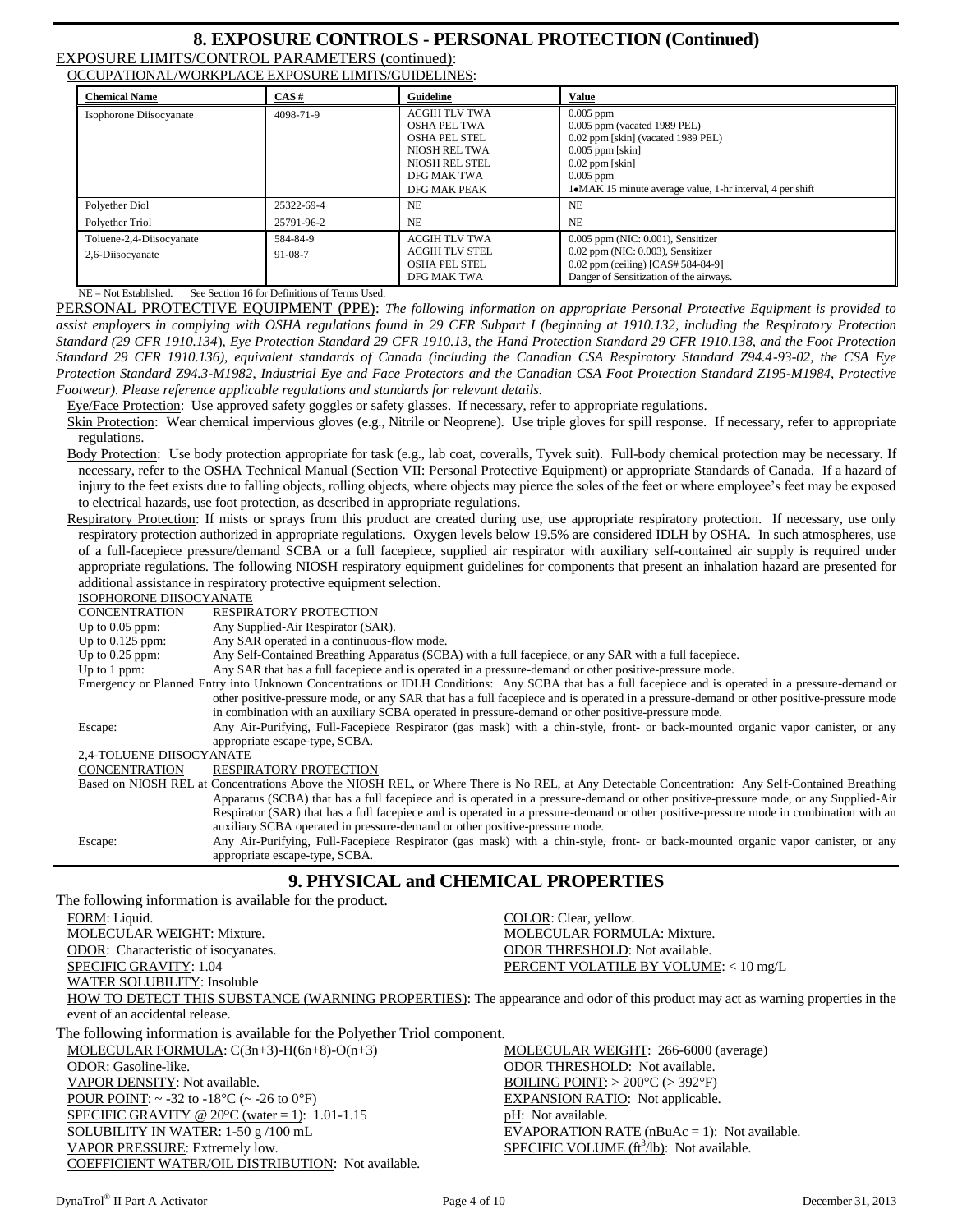### **9. PHYSICAL and CHEMICAL PROPERTIES (Continued)**

The following information is available for the toluene diisocyanate components (as a mixture).

pH: Not available. **PERCENT VOLATILE:** 25-25% (est.)

**MOLECULAR FORMULA:** Mixture MOLECULAR WEIGHT: Mixture ODOR: Solvent-like. ODOR THRESHOLD: Not determined. SPECIFIC GRAVITY @  $20^{\circ}$ C (water = 1): ~1.15 EVAPORATION RATE (n-BuAc = 1): Not available. VAPOR DENSITY (air = 1):  $>1$  VAPOR PRESSURE @ 20°C: ~11 mbar BOILING POINT: ~145.7°C (~293°F) FREEZING/MELTING POINT: Not available. SOLUBILITY IN WATER: Reacts. The COLUBILITY IN WATER: Reacts. FLASH POINT: ~ 40°C (~ 104°F) LOG COEFFICIENT WATER/OIL DISTRIBUTION: Not available.

### **10. STABILITY and REACTIVITY**

CHEMICAL STABILITY: Stable under normal circumstances of use and handling. May become unstable if stabilizer becomes depleted. At temperatures greater than 177°C (350°F), the Toluene Diisocyanate components is product can form carbodiimides with the release of carbon dioxide, which can cause pressure build up in closed containers.

CONDITIONS TO AVOID: Avoid contact with incompatible chemicals and exposure to extreme temperatures.

INCOMPATIBLE MATERIALS: Based on components, this product may be incompatible with amines, water, strong bases, alcohols, copper alloys, zinc, tin and aluminum compounds.

- HAZARDOUS DECOMPOSITION PRODUCTS: *Combustion*: Thermal decomposition of this product can generate formaldehyde, carbon oxides, nitrogen oxides, hydrogen cyanide, mercury compounds, isocyanates and isocyanic acid. *Hydrolysis:* Carbon dioxide, heat and urea polymers.
- POSSIBILITY OF HAZARDOUS REACTIONS: This product may undergo hazardous polymerization in contact with water or materials to which it is incompatible. The reaction may produce heat, carbon dioxide and urea polymers; reaction may be vigorous. Containers may rupture. Due to the high level of the Polyether Triol component, this product may form unstable or flammable peroxides on prolonged exposure to air if stabilizer is depleted.

### **PART IV** *Is there any other useful information about this material?*

# **11. TOXICOLOGICAL INFORMATION**

- POTENTIAL HEALTH EFFECTS: The most significant routes of occupational overexposure are inhalation and contact with skin and eyes. The symptoms of overexposure to this product are as follows:
- Contact with Skin or Eyes: Depending on the duration of skin contact, skin overexposures can cause reddening, discomfort and moderate to severe irritation. Prolonged or further contact can cause severe inflammation, redness, rash, swelling and blistering. Repeated skin exposure to low concentration can cause dermatitis. Skin contact can cause allergic reaction. Brief contact with the liquid or vapors from this product and the eyes can cause irritation, reddening and watering. Direct eye contact may cause severe eye irritation.
- Skin Absorption: Prolonged skin contact may cause adverse systemic toxicity by skin absorption as described under ingestion or inhalation, as well as sensitization and allergic reaction to the skin.
- Ingestion: If the product is swallowed, it can irritate the mouth, throat, and other tissues of the gastro-intestinal system or cause burns and may cause nausea, vomiting, and diarrhea. Symptoms can include dizziness, vomiting and incoordination. Ingestion of large amounts may be harmful and cause systemic toxicity. Aspiration into the lungs after ingestion can pose a serious hazard of chemical and pulmonary edema. Ingestion may be fatal.
- Inhalation: Inhalation of vapors, mists, or sprays of this product can moderately to severely irritate the tissues of the nose, mouth, throat, and upper respiratory system. Symptoms of overexposure may include coughing, sneezing, and difficulty breathing. Severe overexposure via inhalation may result in a potentially fatal respiratory disorder (e.g., pulmonary edema, chemical pneumonitis); symptoms may be delayed by hours or even days. Inhalation of high concentrations of this product (as may occur in a poorly ventilated area) may be fatal. Repeated inhalation of mists of this product may cause respiratory disorders (e.g., bronchitis). Inhalation can also lead to adverse central nervous system effects, including dizziness, incoordination, nausea and vomiting. Chronic inhalation of low concentration may cause permanent damage to the lungs and reduced lung function. Effects such as euphoria, muscle incoordination and loss of consciousness have been reported after severe exposure to toluene diisocyanates. Inhalation can cause respiratory sensitization and allergic reaction as described further in this Section.
- Injection: Accidental injection of this product (e.g. puncture with a contaminated object) may cause burning, redness, and swelling in addition to the wound.

TARGET ORGANS: Acute: Skin, eyes, respiratory system. Chronic: Skin, respiratory system, neurological system.

TOXICITY DATA: There are currently no toxicity data available for this product; the following toxicology data are available for components greater than 1% in concentration.

#### **ISOPHORONE DIISOCYANATE:**

- Standard Draize Test (Skin-Rabbit) 1%/5 days-continuous
- $LD_{50}$  (Oral-Rat) 4825 mg/kg LD<sup>50</sup> (Oral-Cat) 1 mL/kg
- 
- $LC_{50}$  (Inhalation-Rat) 123 mg/m<sup>3</sup>/4 hours
- LC<sub>50</sub> (Inhalation-Guinea Pig) 118 mg/m<sup>3</sup>/1 hour: Behavioral: somnolence (general depressed activity); Lungs, Thorax, or Respiration: dyspnea; Nutritional and Gross Metabolic: weight loss or decreased weight gain
- LDLo (Skin-Rat) 1 mL/kg LDLo (Oral-Mouse) 2500 µL/kg
- 
- TCLo (Inhalation-Rat)  $7.5 \text{ mg/m}^3/6$  hours: Lungs, Thorax, or Respiration: acute pulmonary edema, changes in lung weight
- TCLo (Inhalation-Rat) 2.1 mg/m<sup>3</sup>/6 hours: Lungs, Thorax, or Respiration: other changes
- TCLo (Inhalation-Rat) 1370  $\mu$ g/m<sup>3</sup>/4 hours/4 weeks-intermittent: Lungs, Thorax, or Respiration: changes in lung weight; Liver: changes in liver weight; Nutritional and Gross Metabolic: weight loss or decreased weight gain

#### **ISOPHORONE DIISOCYANATE (continued):**

- TCLo (Inhalation-Rat) 7.5 mg/m<sup>3</sup>/6 hours: Nutritional and Gross Metabolic: body temperature decrease
- TCLo (Inhalation-Mouse) 7.5 mg/m<sup>3</sup>/3 days-intermittent: Immunological Including Allergic: increased immune response; Biochemical: Metabolism (Intermediary): other proteins, effect on inflammation or mediation of inflammation
- TDLo (Oral-Mouse) 415 mg/kg: female 8-12 day(s) after conception: Reproductive: Effects on Newborn: viability index (e.g., # alive at day 4 per # born alive)
- TDLo (Skin-Mouse) 220 mg/kg/12 days-intermittent: Skin and Appendages: cutaneous sensitization, experimental (after topical exposure); Biochemical: Metabolism (Intermediary): other proteins, effect on inflammation or mediation of inflammation
- TDLo (Skin-Mouse) 480 mg/kg/28 days-intermittent: Immunological Including Allergic: increase in humoral immune response
- TDLo (Skin-Mouse) 1 pph/3 days-intermittent: Immunological Including Allergic: increased immune response; Biochemical: Metabolism (Intermediary): other proteins, effect on inflammation or mediation of inflammation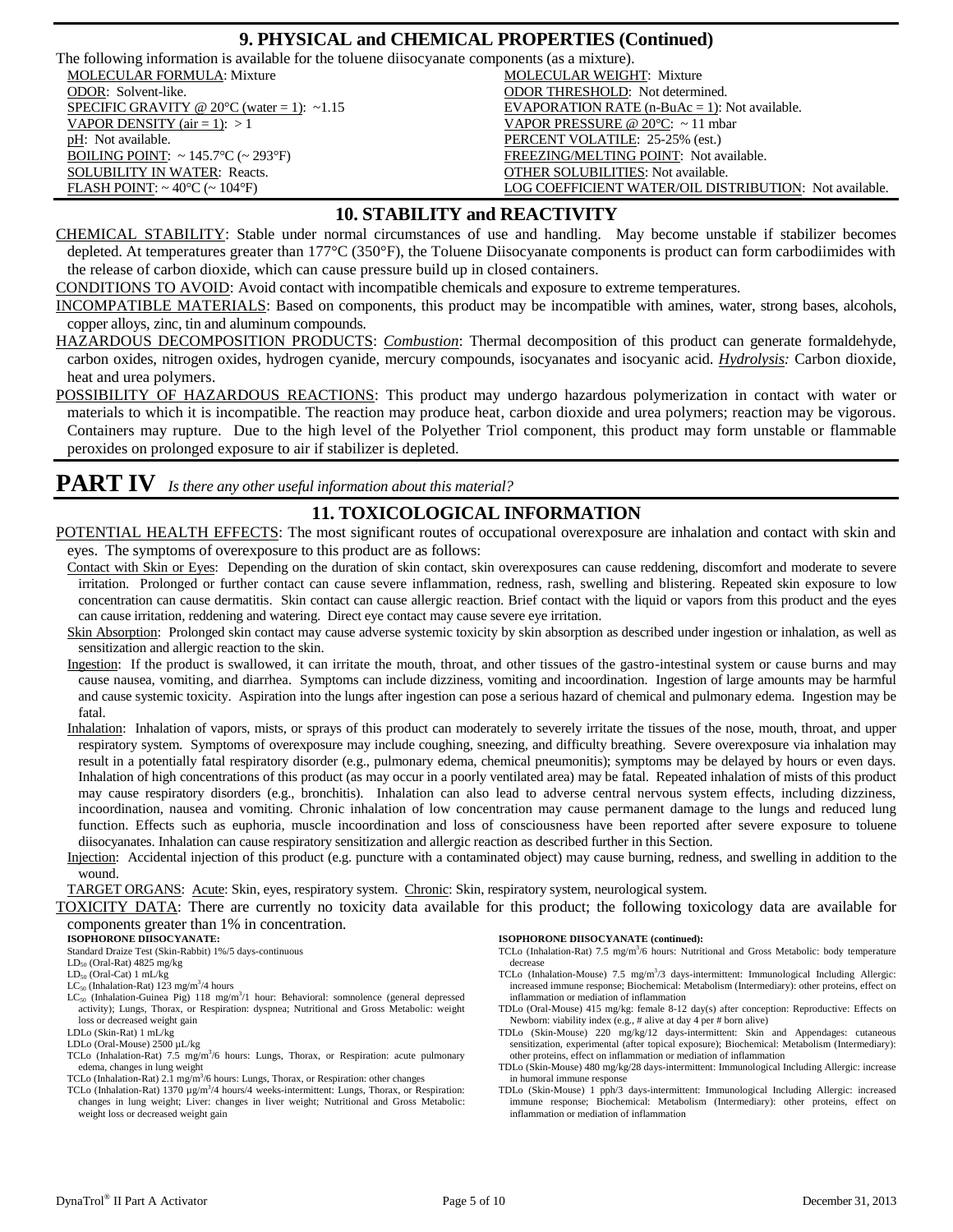# **11. TOXICOLOGICAL INFORMATION (Continued)**

#### TOXICITY DATA (continued):

**POLYETHER DIOL:**

 $LD_{50}$  (Oral-Rat) ~ 4000 mg/kg  $LD_{50}$  (Skin-Rabbit) ~ 2000 mg/kg  $LC_{50}$  (Inhalation-Rat) ~ 200 mg/L/1 hour

**POLYETHER TRIOL:**

pen Irritation Test (Skin-Rabbit) 500 mg: Mild  $LD_{50}$  (Oral-Rat) > 64 mL/kg

 $LD_{50}$  (Skin-Rabbit) > 20 mL/kg

**TOLUENE 2,4-DIISOCYANATE:**

Open Irritation Test (Skin-Rabbit) 500 mg: Severe

Standard Draize Test (Skin-Rabbit) 500 mg/24 hour: Moderate Standard Draize Test (Eye-Rabbit) 100 mg: Severe TCLo (Inhalation-Woman) 300 ppt/8 hours/5

days: Lungs, Thorax, or Respiration: respiratory obstruction TCLo (Inhalation-Human) 20 ppb/2 years: Lungs, Thorax, or Respiration: cough, sputum

TCLo (Inhalation-Human) 500 ppb: Sense Organs and Special Senses (Olfaction): effect, not otherwise specified; Lungs, Thorax, or Respiration: other changes

TCLo (Inhalation-Human) 80 ppb: Sense Organs and Special Senses (Olfaction): effect, not otherwise specified; Sense Organs and Special Senses (Eye): effect, not otherwise specified; Lungs, Thorax, or Respiration: other changes

LC<sub>50</sub> (Inhalation-Rat) 14 ppm/4 hours: Sense Organs and Special Senses (Eye): lacrymation; Behavioral: excitement; Lungs, Thorax, or Respiration: dyspnea

 $LC_{50}$  (Inhalation-Rat) 14 ppm/4 hours

LC<sub>50</sub> (Inhalation-Mouse) 10 ppm/4 hours: Lungs, Thorax, or Respiration: structural or functional change in trachea or bronchi, changes in pulmonary vascular resistance

 $LC_{50}$  (Inhalation-Mouse) 10 ppm/4 hours

LC<sub>50</sub> (Inhalation-Rabbit) 11 ppm/4 hours: Behavioral: excitement; Lungs, Thorax, or Respiration: dyspnea; Gastrointestinal: changes in structure or function of salivary glands

LD<sup>30</sup> (Oral-Rat) 6.17 gm/kg

LD<sup>50</sup> (Oral-Rat) 5800 mg/kg: Gastrointestinal: other changes

LD<sup>50</sup> (Oral-Wild Bird Species) 100 mg/kg

 $LD_{50}$  (Skin-Rabbit) > 16 mL/kg

LD<sub>50</sub> (Intravenous-Mouse) 56 mg/kg

TCLo (Inhalation-Rat) 0.004 gm/m<sup>3</sup>/4 hours: Liver: hepatitis (hepatocellular necrosis), zonal

- TCLo (Inhalation-Rat) 204 µg/m<sup>3</sup>/24 hours/84 days-continuous: Behavioral: muscle contraction or spasticity; Biochemical: Enzyme inhibition, induction, or change in blood or tissue levels: true cholinesterase, Metabolism (Intermediary): lipids including transport
- TCLo (Inhalation-Rat) 102 ppb/24 hours/7 days-continuous: Lungs, Thorax, or Respiration: structural or functional change in trachea or bronchi
- TCLo (Inhalation-Rat) 26 ppm/6 hours/5 weeks-intermittent: Lungs, Thorax, or Respiration: structural or functional change in trachea or bronchi, chronic pulmonary edema; Related to Chronic Data: death
- TCLo (Inhalation-Mouse) 990 ppb/6 hours/14 days-intermittent: Sense Organs and Special Senses (Olfaction): effect, not otherwise specified
- TCLo (Inhalation-Mouse) 1500 ppb/71 days-intermittent: Lungs, Thorax, or Respiration: structural or functional change in trachea or bronchi; Related to Chronic Data: death
- TCLo (Inhalation-Rabbit) 1500 ppb/6 hours/79 days-intermittent: Lungs, Thorax, or Respiration: structural or functional change in trachea or bronchi
- TDLo (Oral-Rat) 15 gm/kg/10 days-intermittent: Gastrointestinal: other changes; Liver: other changes; Related to Chronic Data: death
- TDLo (Skin-Mouse) 800 mg/kg/4 days-intermittent: Immunological Including Allergic: increased immune response; Biochemical: Metabolism (Intermediary): effect on inflammation or mediation of inflammation
- TDLo (Skin-Mouse) 15 mg/kg/3 days-intermittent: Skin and Appendages: cutaneous sensitization, experimental (after topical exposure); Biochemical: Metabolism (Intermediary): effect on inflammation or mediation of inflammation

**TOLUENE 2,4-DIISOCYANATE (continued):**

TDLo (Skin-Mouse) 240 mg/kg/28 days-intermittent: Immunological Including Allergic: increase in humoral immune response

TDLo (Skin-Mouse) 0.03 mL/kg/3 days-intermittent: Skin and Appendages: cutaneous sensitization, experimental (after topical exposure)

TDLo (Skin-Mouse) 1.8 µL/kg/3 days-intermittent: Skin and Appendages: cutaneous sensitization, experimental (after topical exposure)

TDLo (Skin-Mouse) 18 µL/kg/17 days-intermittent: Skin and Appendages: cutaneous sensitization, experimental (after topical exposure)TDLo (Skin-Mouse) 18.2 µL/kg/31 days-intermittent: Skin and Appendages: cutaneous sensitization, experimental (after topical exposure); Immunological Including Allergic: increased immune response

TDLo (Skin-Mouse) 1.7 mg/kg/17 days-intermittent: Immunological Including Allergic: increase in cellular immune response, increase in humoral immune response

TDLo (Skin-Mouse) 90 mg/kg/3 days-intermittent: Immunological Including Allergic: increase in humoral immune response; Biochemical: Metabolism (Intermediary): other proteins, effect on inflammation or mediation of inflammation

TDLo (Skin-Mouse) 4.8 mg/kg/8 days-intermittent: Lungs, Thorax, or Respiration: other changes; Biochemical: Metabolism (Intermediary): effect on inflammation or mediation of inflammation

TDLo (Skin-Mouse) 1 pph/3 days-intermittent: Immunological Including Allergic: increased immune response; Biochemical: Metabolism (Intermediary): other proteins, effect on inflammation or mediation of inflammation

TDLo (Skin-Mouse) 90 mg/kg/3 days-intermittent: Skin and Appendages: dermatitis, allergic (after topical exposure); Biochemical: Metabolism (Intermediary): other proteins, effect on inflammation or mediation of inflammation

TDLo (Skin-Mouse) 7.2 mg/kg/6 days-intermittent: Skin and Appendages: cutaneous sensitization, experimental (after topical exposure)

TDLo (Multiple Routes-Mouse) 0.3 pph/3 days-intermittent: Lungs, Thorax, or Respiration: bronchiolar constriction; Lungs, Thorax, or Respiration: acute pulmonary edema, changes in lung weight

TDLo (Intradermal-Mouse) 500 mg/kg/3 days-intermittent: Skin and Appendages: cutaneous sensitization, experimental (after topical exposure)

TDLo (Intratracheal-Rat) 48.84 µL/kg/21 days-intermittent: Immunological Including Allergic: other immediate (humoral): urticaria, allergic rhinitis, serum sickness; Biochemical: Metabolism (Intermediary): histamines (including liberation not immunochemical in origin)

Mutation in Microorganisms (Bacteria-*Salmonella typhimurium*) 100 µg/plate

Mutation in Microorganisms (Bacteria-*Salmonella typhimurium*) 0.033 mg/plate

Specific Locus Test (Mouse Lymphocyte) 75 mg/L

Sister Chromatid Exchange (Hamster Ovary) 300 mg/L

Micronucleus Test (Inhalation-Rat) 0.05 ppm/6 hours/4 weeks

Morphological Transformation (Mouse Fibroblast) 0.2 mg/L/21 days

**TOLUENE 2,6-DIISOCYANATE:**

TCLo (Inhalation-Human) 50 ppb: Sense Organs and Special Senses (Olfaction): effect, not otherwise specified; Sense Organs and Special Senses (Eye): effect, not otherwise specified; Lungs, Thorax, or Respiration: other changes

LD<sub>50</sub> (Oral-Wild Bird Species) 100 mg/kg

TCLo (Inhalation-Mouse) 7.5 mg/m<sup>3</sup>/3 days-intermittent: Immunological Including Allergic: increased immune response; Biochemical: Metabolism (Intermediary): other proteins, effect on inflammation or mediation of inflammation

Mutation in Microorganisms (Bacteria-*Salmonella typhimurium*) 10 µg/plate

Mutation in Microorganisms (Bacteria-*Salmonella typhimurium*) 300 µg/plate

Specific Locus Test (Mouse Lymphocyte) 25 mg/L

Cytogenetic Analysis (Hamster Ovary) 600 mg/L

Sister Chromatid Exchange (Hamster Ovary) 300 mg/L Morphological Transformation (Mouse Fibroblast) 20 mg/L/21 days

CARCINOGENIC POTENTIAL: The following table summarizes the carcinogenicity listing for the components of this product. "NO" indicates that the substance is not considered to be or suspected to be a carcinogen by the listed agency, see section 16 for definitions of other ratings.

| <b>CHEMICAL</b>                    | IARC | EPA | <b>NTP</b>     | <b>NIOSH</b> | <b>ACGIH</b> | <b>OSHA</b> | <b>PROP 65</b>                                 |
|------------------------------------|------|-----|----------------|--------------|--------------|-------------|------------------------------------------------|
| Polyether Diol                     | No   | No  | N <sub>o</sub> | No           | No           | No          | No                                             |
| Polvether Triol                    | No   | No  | N <sub>o</sub> | No           | No           | No          | No                                             |
| Toluene 2.4 $& 2.6$ -Diisocyanates | 2B   | No  | ĸ              |              | A4           | No          | Toluene Diisocyanate Mixture (CAS# 26471-62-5) |

EPA-II: Inadequate Information to Assess Carcinogenic Potential. IARC-2B: Possibly Carcinogenic to Humans. IARC-3: Possibly Carcinogenic to Humans. NTP-R: Reasonable Anticipated to Be a Human Carcinogen. NIOSH-Ca: Potential Occupational Carcinogen, with No Further Categorization. ACGIH TLV-A4: Not Classifiable as a Human Carcinogen.

IRRITANCY OF PRODUCT: This product is irritating by all routes of exposure.

SENSITIZATION TO THE PRODUCT: This product contains toluene diisocyanate compounds, which are known human skin and respiratory sensitizers. Exposure can cause allergic reactions. Cross-sensitization between different isocyanates may occur.

Respiratory Sensitization: Initial symptoms of respiratory reactions may appear to be a cold or mild hay fever. However, severe asthmatic symptoms can develop and include wheezing, chest tightness, shortness of breath, difficulty breathing and/or coughing. Fever, chills, general feelings of discomfort, headache, and fatigue can also occur. Symptoms may occur immediately upon exposure (within an hour), several hours after exposure or both, and/or at night. Typically, the asthma improves with removal from exposure (e.g. weekends or vacations) and returns, in some cases, in the form of an "acute attack", on renewed exposure. Sensitized people who continue to work with toluene diisocyanates may develop symptoms sooner after each exposure. The number and severity of symptoms may increase. Death has occurred in sensitized individuals accidently exposed to relatively low concentrations of toluene diisocyanate. Following removal from exposure, some sensitized workers may continue to show a slow decline in lung function and have persistent respiratory problems such as asthmatic symptoms, chronic bronchitis and hypersensitivity for months or years. Exposure to isocyanates is likely to aggravate existing respiratory disease, such as chronic bronchitis, and emphysema.

Skin Sensitization: Repeated skin contact with toluene diisocyanates has caused skin sensitization in humans, although the condition is not common. Once a person is sensitized, contact with even a small amount can cause outbreaks of dermatitis with symptoms such as redness, rash, itching and swelling. This can spread from the hands or arms to the face and body. Some people who inhaled toluene diisocyanate developed extensive skin rashes can last weeks.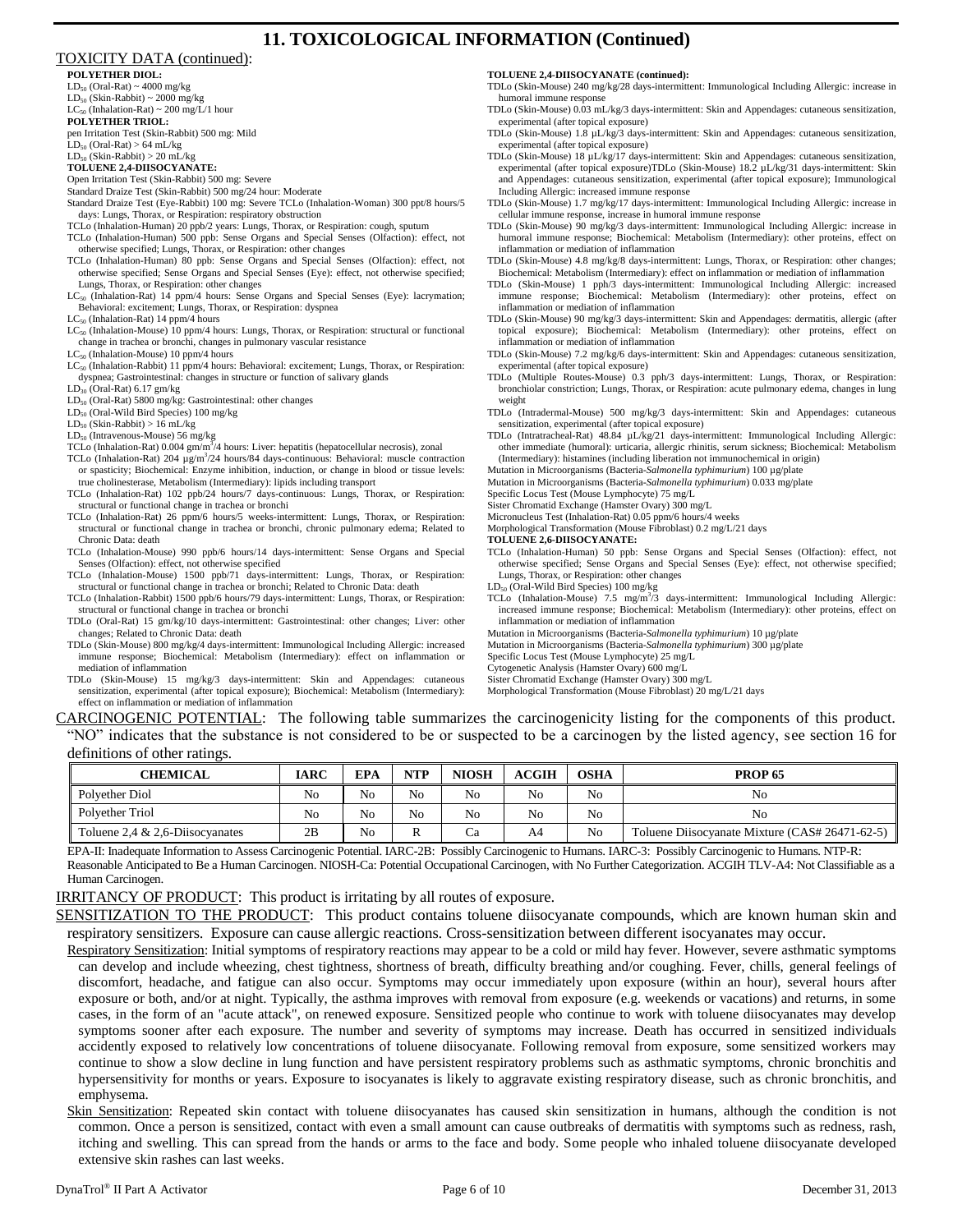# **11. TOXICOLOGICAL INFORMATION (Continued)**

TOXICOLOGICAL SYNERGISTIC PRODUCTS: None known.

REPRODUCTIVE TOXICITY INFORMATION: This product has not been tested for reproductive toxicity.

Mutagenicity Embryotoxicity/Teratogenicity/Reproductive Toxicity: Mercury compounds, such as the trace Phenyl Mercury Neodecanoate components, can cause reproductive toxicity effects. No specific information is available.

BIOLOGICAL EXPOSURES INDICES (BEIs): The following BEI's have been established for components, as follows:

| CHEMICAL:<br><b>DETERMINANT</b>           | <b>SAMPLING TIME</b> | BEI                    |
|-------------------------------------------|----------------------|------------------------|
| Xylenes<br>• Methylhippuric Acid in Urine | • End of Shift       | • 1.5 $g/g$ Creatinine |

# **12. ECOLOGICAL INFORMATION**

#### ALL WORK PRACTICES MUST BE AIMED AT ELIMINATING ENVIRONMENTAL CONTAMINATION.

MOBILITY: This product has not been tested for mobility in soil. The following information is available for the toluene diisocyanate components.

#### **2,4-TOLUENE DIISOCYANATE:**

2,4-Toluene Diisocyanate hydrolyzes rapidly in aqueous solution; therefore, leaching and adsorption to sediment will not be environmentally important.

**2,6-TOLUENE DIISOCYANATE:**

2,6-Toluene Diisocyanate reacts readily with water; therefore, leaching of 2,6-toluene diisocyanate in soil should not be important.

PERSISTENCE AND BIODEGRADABILITY: This product has not been tested for persistence or biodegradability. The following information is available for the toluene diisocyanate components.

#### **2,4-TOLUENE DIISOCYANATE:**

If released to air, a vapor pressure of 8X10-3 mm Hg at 25°C indicates 2,4-toluene Diisocyanate will exist solely as a vapor in the ambient atmosphere. Vapor-phase 2,4-toluene Diisocyanate will be degraded in the atmosphere by reaction with photochemically-produced hydroxyl radicals; the half-life for this reaction in air is estimated to be 1.7 days. Atmospheric degradation may also occur through contact with clouds, fog or rain. If released to water or moist soil, 2,4-toluene Diisocyanate is not expected to leach or adsorb to solids due to its rapid degradation reaction with water. 2,4-Toluene Diisocyanate is not expected to volatilize from dry soil surfaces based upon its vapor pressure. If spilled on wet land, TDI is rapidly degraded. If released into water, a crust forms around the liquid TDI and <0.5% of the original material remains after 35 days. Low concentrations of TDI hydrolyze in the aqueous environment in approximately a day.

#### **2,6-TOLUENE DIISOCYANATE:**

If released to air, a vapor pressure of 0.02 mm Hg at 25°C indicates 2,6-Toluene Diisocyanate will exist solely as a vapor in the ambient atmosphere. Vapor-phase 2,6-Toluene Diisocyanate will be degraded in the atmosphere by reaction with photochemically-produced hydroxyl radicals; the half-life for this reaction in air is estimated to be 2.5 days. Atmospheric degradation may also occur through contact with clouds, fog or rain. If released to moist soil, 2,6-Toluene Diisocyanate is not expected to leach or adsorb to solids due to its rapid degradation reaction with water. In one experiment simulating a spill, 5.5% of the original material remained after 24 hours and in a field situation; the concentration of TDI had declined to the ppm level in 12 weeks. If released to water, 2,6-Toluene Diisocyanate is not expected to leach or adsorb to solids due to its rapid degradation reaction with water. If released into water in a spill situation, a crust forms around the liquid TDI mixture and <0.5% of the original material remains after 35 days. Low concentrations of TDI hydrolyze in the aqueous environment in approximately a day.

#### BIO-ACCUMULATION POTENTIAL: This product has not been tested for bio-accumulation potential. The following information is available for the toluene diisocyanate components.

**2,4-TOLUENE DIISOCYANATE:**

- 2,4-Toluene Diisocyanate hydrolyzes rapidly in aqueous solution; therefore, bioconcentration will not be environmentally important.
- **2,6-TOLUENE DIISOCYANATE:**
- 2,6-Toluene Diisocyanate decomposes in water; therefore, bioconcentration in aquatic organisms is not expected to be an important environmental fate process.

ECOTOXICITY: This product has not been tested for aquatic or animal toxicity. All release to terrestrial, atmospheric and aquatic environments should be avoided. The following aquatic toxicity data are available for the toluene diisocyanate components. **2,6-TOLULENE DIISOCYANATE (continued):**

not specified

bioassay not specified

LC<sup>50</sup> (*Pimephales promelas* fathead minnow) 96 hours = 164 mg/L/Conditions of bioassay

No Significant Mortality Below (*Palaemonetes pugia* grass shrimp) 508 mg/L/Conditions of

**2,4-TOLULENEDIISOCYANATE:**

 $LC_{50}$  (fathead minnow) 24 hours = 194.9 mg/L  $LC_{50}$  (fathead minnow) 48 hours = 172.1 mg/L LC<sup>50</sup> (*Pimephales promelas* fathead minnow) 48 hours = 172 mg/L/Conditions of bioassay not specified

 $LC_{50}$  (fathead minnow) 96 hours = 164.5 mg/L

TLm (fathead minnow) 96 hours = 10-1 ppm (est.)

**2,6-TOLULENE DIISOCYANATE:**

LC<sup>50</sup> (*Pimephales promelas* fathead minnow) 24 hours = 195 mg/L/Conditions of bioassay not specified

OTHER ADVERSE EFFECTS: This material is not expected to have any ozone depletion potential.

ENVIRONMENTAL EXPOSURE CONTROLS: Controls should be engineered to prevent release to the environment, including procedures to prevent spills, atmospheric release and release to waterways.

### **13. DISPOSAL CONSIDERATIONS**

PREPARING WASTES FOR DISPOSAL: As supplied, this product would not be a hazardous waste as defined by U.S. federal regulation (40 CFR 261) if discarded or disposed. State and local regulations may differ from federal regulations. The generator of the waste is responsible for proper waste determination and management.

U.S. EPA WASTE NUMBER: Not applicable.

## **14. TRANSPORTATION INFORMATION**

U.S. DEPARTMENT OF TRANSPORTATION: This product is NOT classified as Dangerous Goods, per U.S. DOT regulations, under 49 CFR 172.101.

TRANSPORT CANADA TRANSPORTATION OF DANGEROUS GOODS REGULATIONS: This product is NOT classified as Dangerous Goods, per regulations of Transport Canada.

INTERNATIONAL AIR TRANSPORT ASSOCIATION SHIPPING INFORMATION (IATA): This product is NOT classified as dangerous goods, per the International Air Transport Association.

INTERNATIONAL MARITIME ORGANIZATION SHIPPING INFORMATION (IMO): This product is not classified as dangerous goods, per the International Maritime Organization.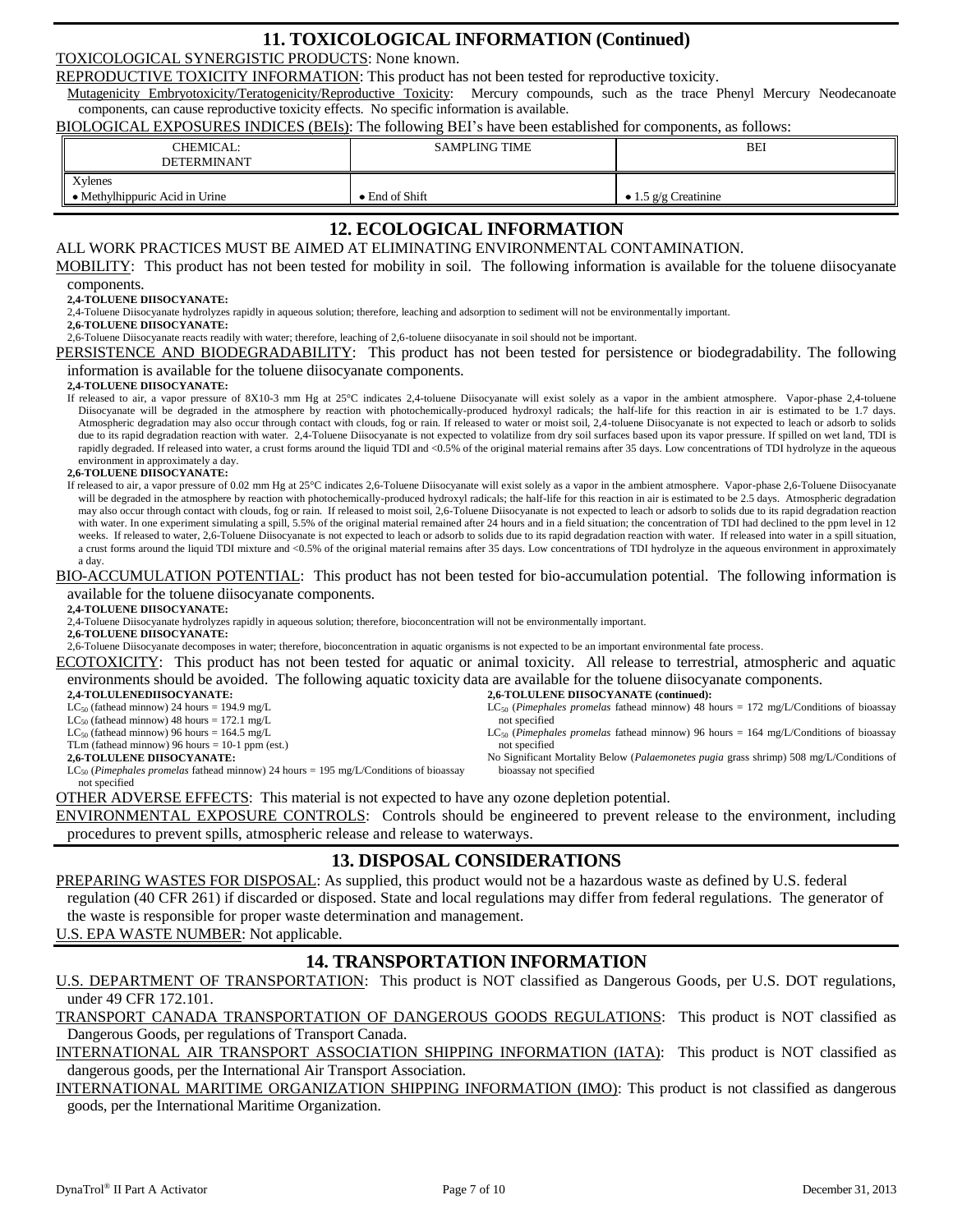## **15. REGULATORY INFORMATION**

#### ADDITIONAL U.S. REGULATIONS:

U.S. SARA Reporting Requirements: The following components of this product are subject to the reporting requirements of Sections 302, 304, and 313 of Title III of the Superfund Amendments and Reauthorization Act.

| <b>CHEMICAL</b>          | <b>SECTION 302 EHS (TPO)</b><br>$(40 \text{ CFR } 355, \text{ Appendix A})$ | <b>SECTION 304 RO</b><br>(40 CFR Table 302.4) | SECTION 313 TRI (threshold)<br>$(40$ CFR 372.65) |
|--------------------------|-----------------------------------------------------------------------------|-----------------------------------------------|--------------------------------------------------|
| Isophorone Diisocyanate  | Yes                                                                         | Yes                                           | Yes                                              |
| 2.4-Toluene Diisocvanate | Yes                                                                         | Yes                                           | Yes                                              |
| 2.6-Toluene Diisocvanate | Yes                                                                         | Yes                                           | Yes                                              |

U.S. SARA 302 Extremely Hazardous Threshold Planning Quantity (TPQ): Isophorone Diisocyanate: 500 lb (227 kg); 2,4-Toluene Diisocyanate: 500 lb (227 kg); 2,6-Toluene Diisocyanate: 100 lb (454 kg)

U.S. SARA 304 Extremely Hazardous Reportable Quantity (RQ): Isophorone Diisocyanate: 500 lb (227 kg); 2,4-Toluene Diisocyanate: 100 lb (454 kg); 2,6-Toluene Diisocyanate: 100 lb (454 kg)

U.S. SARA Hazard Categories (Section 311/312, 40 CFR 370-21): ACUTE: Yes; CHRONIC: Yes; FIRE: No; REACTIVE: Yes; SUDDEN RELEASE: No

U.S. TSCA Inventory Status: All components of this product are in compliance with the inventory listing requirements of the U.S. Toxic Substances Control Act (TSCA) Chemical Substance Inventory.

U.S. CERCLA Reportable Quantity (RQ): 2,4-Toluene Diisocyanate = 100 lb (45.4 kg); 2,6-Toluene Diisocyanate = 100 lb (45.4 kg); Toluene = 100 lb (45.4 kg)

U.S. Clean Air Act (CA 112r) Threshold Quantity (TQ): 2,4-Toluene Diisocyanate = 10,000 lb (4540 kg); 2,6-Toluene Diisocyanate = 10,000 lb (4540 kg).

California Safe Drinking Water and Toxic Enforcement Act (Proposition 65): Toluene Diisocyanate Mixture (CAS# 26471-62-5) is on the California Proposition 65 lists. WARNING! This product contains a compound known to the State to cause cancer.

#### ADDITIONAL CANADIAN REGULATIONS:

Canadian DSL/NDSL Inventory Status: The components of this product are on the DSL Inventory.

Canadian Environmental Protection Act (CEPA) Priorities Substances Lists: Not applicable.

Canadian WHMIS Regulations: This product is classified as a Controlled Product, Hazard Classes, D1A/D2A (Poisonous and Infectious Material, Other Effects/Very Toxic: Inhalation Toxicity, Teratogenicity and Embryotoxicity), D2B (Poisonous and Infectious Material, Other effects/Toxic: Skin Irritation) as per the Controlled Product Regulations.



#### ADDITIONAL MEXICAN REGULATIONS:

Mexican Workplace Regulations (NOM-018-STPS-2000): This product is classified as hazardous.

### **16. OTHER INFORMATION**

U.S. ANSI STANDARD LABELING (Precautionary Statements): DANGER! COMBUSTIBLE LIQUID. TOXIC BY INHALATION. MAY CAUSE EYE, SKIN AND RESPIRATORY IRRITATION. CAN CAUSE SKIN AND RESPIRATORY SENSITIZATION AND ALLERGIC REACTION. CONTAINS COMPOUNDS THAT ARE SUSPECT CARCINOGENS. POSES ASPIRATION HAZARD IF SWALLOWED. Avoid contact with eyes, skin, and clothing. Avoid breathing mist, vapors or fume. Do not taste or swallow. Wash thoroughly after handling. Keep container tightly closed. Use only with adequate ventilation. Keep away from heat and flame. Wear gloves, eye protection, respiratory protection, and appropriate body protection. FIRST-AID: In case of contact, immediately flush skin and eyes with plenty of water. Remove contaminated clothing and shoes. Get medical attention if irritation develops or persists. If inhaled, remove to fresh air. If not breathing, give artificial respiration. If breathing is difficult, give oxygen. If swallowed, do not induce vomiting. Get medical attention. IN CASE OF FIRE: Use water fog, foam, dry chemical, or CO<sub>2</sub>. IN CASE OF SPILL: Absorb spilled product with polypads or other suitable absorbing material. Place all spill residue in an appropriate container and seal. Dispose of in accordance with U.S. Federal, State, and local hazardous waste disposal regulations and those of Canada.

#### GLOBAL HARMONIZATION SYSTEM CLASSIFICATION:

Classification: Carcinogenic Category 2, Acute Inhalation Toxicity Category 3, Eye Irritation Category 2, Specific Target Organ Toxicity (Inhalation-Respiratory Irritation) Single Exposure Category 3, Skin Irritation Category 2, Respiratory Sensitizer Category 1, Skin Sensitization Category 1, Aquatic Chronic Toxicity Category 3

Signal Word: Danger

Hazard Statements: H351: Suspected of causing cancer. H331: Toxic if inhaled. H319: Causes serious eye irritation. H334: May cause allergy or asthma symptoms or breathing difficulties if inhaled. H335: May cause respiratory irritation. H317: May cause an allergic skin reaction. H412: Harmful to aquatic life with long-lasting effects.

Precautionary Statements:

Prevention: P201: Obtain special instructions before use. P202: Do not handle until all safety precautions have been read and understood. P260: Do not breathe mist/vapors/spray. P264: Wash contaminated tissues after handling. P270: Do not eat, drink or smoke when using this product. P271: Use only outdoors or in a well-ventilated area. P272: Contaminated work clothing should not be allowed out of the workplace. P273: Avoid release to the environment. P280: Wear protective gloves, clothing, eye protection and face protection. P284: Wear respiratory protection.

Response: P308 + P313: IF exposed or concerned: Get medical advice/attention. P304 + P340: IF INHALED: Remove victim to fresh air and keep at rest in a position comfortable for breathing. P342 + P311: If experiencing respiratory symptoms: Call a POISON CENTER or doctor/physician. P305 + P351 + P338: IF IN EYES: Rinse cautiously with water for several minutes. Remove contact lenses, if present and easy to do. P337 + P313: If eye irritation persists: get medical advice/attention. P302 + P352: IF ON SKIN: Wash with plenty of soap and water. P333 + P313: If skin irritation or rash occurs: Get medical advice/attention. P312: Call a POISON CENTER or doctor/physician if you feel unwell. P321: Specific treatment (remove from exposure and treat symptoms). Storage: P403 + P233: Store in a well-ventilated place. Keep container tightly closed. P405: Store locked up.

Disposal: P501: Dispose of contents/containers in accordance with all local, regional, national and international regulations.

Hazard Symbols/Pictograms: GHS06, GHS08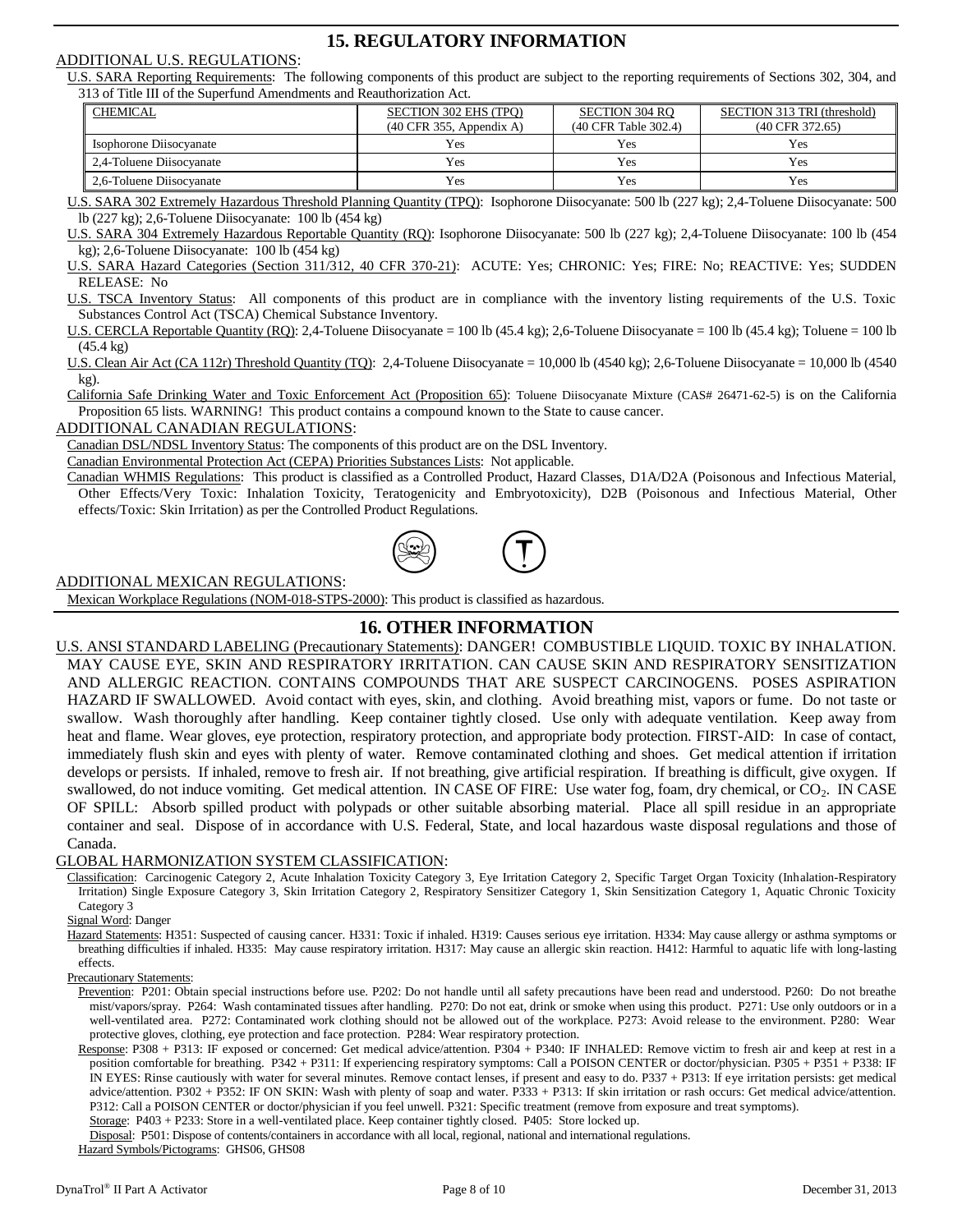#### **16. OTHER INFORMATION (Continued) DISCLAIMER OF EXPRESSED AND IMPLIED WARRANTIES**

The information presented in this Material Safety Data Sheet is presented in good faith based on data believed to be accurate as of the date this Material Safety Data Sheet was prepared. HOWEVER, NO WARRANTY OF<br>MERCHANTABI INFORMATION PROVIDED ABOVE, THE RESULTS TO BE OBTAINED FROM THE USE OF THIS INFORMATION OR THE PRODUCT, THE SAFETY OF THIS PRODUCT, OR THE HAZARDS RELATED TO ITS USE. In no case shall the descriptions, information, data or designs provided be considered a part of our terms and conditions of sale.<br>All materials may present hazards and should be used with caution. Because many factors may

prior to use. No responsibility is assumed for any damage or injury resulting from abnormal use or from any failure to adhere to recommended practices or applicable federal, state, or local laws or regulations. The informa use. In addition, no authorization is given nor implied to practice any patented invention without a license.

REFERENCES AND DATA SOURCES: Contact the supplier for information.

METHODS OF EVALUATING INFORMATION FOR THE PURPOSE OF CLASSIFICATION: Bridging principles were used to classify this product.

REVISION DETAILS: August 2012: Up-date and revise entire MSDS to include current GHS requirements. October 2013: Change of formulation.

**DATE OF PRINTING** December 31, 2013

### **DEFINITIONS OF TERMS**

A large number of abbreviations and acronyms appear on a MSDS. Some of these, which are commonly used, include the following: **KEY ACRONYMS**:

**CHEMTREC:** Chemical Transportation Emergency Center, a 24-hour emergency information and/or emergency assistance to emergency responders.

**CEILING LEVEL:** The concentration that shall not be exceeded during any part of the working exposure

**DFG MAKs:** Federal Republic of Germany Maximum Concentration Values in the workplace. Exposure limits are given as TWA (Time-Weighted Average) or PEAK (short-term exposure) values.

**DFG MAK Germ Cell Mutagen Categories: 1:** Germ cell mutagens that have been shown to increase the mutant frequency in the progeny of exposed humans. **2:** Germ cell mutagens that have been shown to increase the mutant frequency in the progeny of exposed mammals. **3A:** Substances that have been shown to induce genetic damage in germ cells of human of animals, or which produce mutagenic effects in somatic cells of mammals *in vivo* and have been shown to reach the germ cells in an active form. **3B:** Substances that are suspected of being germ cell mutagens because of their genotoxic effects in mammalian somatic cell *in vivo*; in exceptional cases, substances for which there are no *in vivo* data, but that are clearly mutagenic in vitro and structurally related to known in vivo mutagens. **4:** Not applicable (Category 4 carcinogenic substances are those with non-genotoxic mechanisms of action. By definition, germ cell mutagens are genotoxic. Therefore, a Category 4 for germ cell mutagens cannot apply. At some time in the future, it is conceivable that a Category 4 could be established for genotoxic substances with primary targets other than DNA [e.g. purely aneugenic substances] if research results make this seem sensible.) **5:** Germ cell mutagens, the potency of which is considered to be so low that, provided the MAK value is observed, their contribution to genetic risk for humans is expected not to be significant.

**DFG MAK Pregnancy Risk Group Classification: Group A:** A risk of damage to the developing embryo or fetus has been unequivocally demonstrated. Exposure of pregnant women can lead to damage of the developing organism, even when MAK and BAT (Biological Tolerance Value for Working Materials) values are observed. **Group B:** Currently available information indicates a risk of damage to the developing embryo or fetus must be considered to be probable. Damage to the developing organism cannot be excluded when pregnant women are exposed, even when MAK and BAT values are observed. **Group C:** There is no reason to fear a risk of damage to the developing embryo or fetus when MAK and BAT values are observed.

**DFG MAK Pregnancy Risk Group Classification (continued): Group D:** Classification in one of the groups A–C is not yet possible because, although the data available may indicate a trend, they are not sufficient for final evaluation.

**IDLH:** Immediately Dangerous to Life and Health. This level represents a concentration from which one can escape within 30-minutes without suffering escape-preventing or permanent injury.

**LOQ:** Limit of Quantitation.

**NE:** Not Established. When no exposure guidelines are established, an entry of NE is made for reference.

#### **NIC:** Notice of Intended Change.

**NIOSH CEILING:** The exposure that shall not be exceeded during any part of the workday. If instantaneous monitoring is not feasible, the ceiling shall be assumed as a 15-minute TWA exposure (unless otherwise specified) that shall not be exceeded at any time during a workday.

**NIOSH RELs:** NIOSH's Recommended Exposure Limits.

**PEL:** OSHA's Permissible Exposure Limits. This exposure value means exactly the same as a TLV, except that it is enforceable by OSHA. The OSHA Permissible Exposure Limits are based in the 1989 PELs and the June, 1993 Air Contaminants Rule (Federal Register: 58: 35338-35351 and 58: 40191). Both the current PELs and the vacated PELs are indicated. The phrase, "Vacated 1989 PEL" is placed next to the PEL that was vacated by Court Order.

**SKIN:** Used when a there is a danger of cutaneous absorption.

**STEL:** Short Term Exposure Limit, usually a 15-minute time-weighted average (TWA) exposure that should not be exceeded at any time during a workday, even if the 8-hr TWA is within the TLV-TWA, PEL-TWA or REL-TWA.

**TLV:** Threshold Limit Value. An airborne concentration of a substance that represents conditions under which it is generally believed that nearly all workers may be repeatedly exposed without adverse effect. The duration must be considered, including the 8-hour.

**TWA:** Time Weighted Average exposure concentration for a conventional 8-hr (TLV, PEL) or up to a 10-hr (REL) workday and a 40-hr workweek.

**WEEL:** Workplace Environmental Exposure Limits from the AIHA.

#### **HAZARDOUS MATERIALS IDENTIFICATION SYSTEM HAZARD RATINGS:** This rating system was developed by the National Paint and Coating Association and

has been adopted by industry to identify the degree of chemical hazards. HEALTH HAZARD: **0** Minimal Hazard: No significant health risk, irritation of skin or eyes not anticipated. *Skin Irritation*: Essentially non-irritating. Mechanical irritation may occur. PII or Draize =

0. *Eye Irritation*: Essentially non-irritating, minimal effects clearing in < 24 hours. Mechanical irritation may occur. Draize = 0. *Oral Toxicity LD<sup>50</sup> Rat*: > 5000 mg/kg. *Dermal Toxicity LD<sup>50</sup> Rat or Rabbit*: > 2000 mg/kg. *Inhalation Toxicity 4-hrs LC<sup>50</sup> Rat*: > 20 mg/L. **1** Slight Hazard: Minor reversible injury may occur; may irritate the stomach if swallowed; may defat the skin and exacerbate existing dermatitis. *Skin Irritation*: Slightly or mildly irritating. PII or Draize > 0 < 5. *Eye Irritation*: Slightly to mildly irritating, but reversible within 7 days. Draize >  $0 \le 25$ . *Oral Toxicity LD*<sub>50</sub> *Rat*: > 500–5000 mg/kg. *Dermal Toxicity LD<sup>50</sup> Rat or Rabbit*: > 1000–2000 mg/kg. *Inhalation Toxicity LC<sup>50</sup> 4-hrs Rat*: > 2–20 mg/L. **2** Moderate Hazard: Temporary or transitory injury may occur; prolonged exposure may affect the CNS. *Skin Irritation*: Moderately irritating; primary irritant; sensitizer. PII or Draize  $\geq$  5, with no destruction of dermal tissue. *Eye Irritation*: Moderately to severely irritating; reversible corneal opacity; corneal involvement or irritation clearing in 8–21 days. Draize = 26–100, with reversible effects. *Oral Toxicity LD<sup>50</sup> Rat*: > 50–500 mg/kg. *Dermal Toxicity LD<sup>50</sup> Rat or Rabbit*: > 200–1000 mg/kg. *Inhalation Toxicity LC<sup>50</sup> 4-hrs Rat*: > 0.5–2 mg/L.

#### **HAZARDOUS MATERIALS IDENTIFICATION SYSTEM HAZARD RATINGS (continued):**

HEALTH HAZARD (continued): **3** Serious Hazard: Major injury likely unless prompt action is taken and medical treatment is given; high level of toxicity; corrosive. *Skin Irritation*: Severely irritating and/or corrosive; may cause destruction of dermal tissue, skin burns, and dermal necrosis. PII or Draize > 5–8, with destruction of tissue. *Eye Irritation*: Corrosive, irreversible destruction of ocular tissue; corneal involvement or irritation persisting for more than 21 days. Draize > 80 with effects irreversible in 21 days. *Oral Toxicity LD<sup>50</sup> Rat*: > 1–50 mg/kg. *Dermal Toxicity LD<sup>50</sup> Rat or Rabbit*: > 20–200 mg/kg. *Inhalation Toxicity LC*<sub>50</sub> *4-hrs Rat*: > 0.05–0.5 mg/L. 4 <u>Severe Hazard</u>: Life-<br>threatening; major or permanent damage may result from single or repeated exposures; extremely toxic; irreversible injury may result from brief contact. *Skin Irritation*: Not appropriate. Do not rate as a 4, based on skin irritation alone. *Eye Irritation*: Not appropriate. Do not rate as a 4, based on eye irritation alone. *Oral Toxicity LD<sup>50</sup> Rat*: ≤ 1 mg/kg. *Dermal Toxicity LD<sup>50</sup> Rat or Rabbit*: ≤ 20 mg/kg. *Inhalation Toxicity LC*<sub>50</sub>  $4$ -hrs Rat:  $\leq$  0.05 mg/L.

FLAMMABILITY HAZARD: **0** Minimal Hazard: Materials that will not burn in air when exposure to a temperature of 815.5°C (1500°F) for a period of 5 minutes. **1** Slight Hazard: Materials that must be pre-heated before ignition can occur. Material requires considerable pre-heating, under all ambient temperature conditions before ignition and combustion can occur. This usually includes the following: Materials that will burn in air when exposed to a temperature of 815.5°C (1500°F) for a period of 5 minutes or less; Liquids, solids and semisolids having a flash point at or above 93.3°C (200°F) (i.e. OSHA Class IIIB); and Most ordinary combustible materials (e.g. wood, paper, etc.). **2** Moderate Hazard: Materials that must be moderately heated or exposed to relatively high ambient temperatures before ignition can occur. Materials in this degree would not, under normal conditions, form hazardous atmospheres in air, but under high ambient temperatures or moderate heating may release vapor in sufficient quantities to produce hazardous atmospheres with air. This usually includes the following: Liquids having a flash-point at or above 37.8°C (100°F); Solid materials in the form of course dusts that may burn rapidly but that generally do not form explosive atmospheres; Solid materials in a fibrous or shredded form that may burn rapidly and create flash fire hazards (e.g. cotton, sisal, hemp); and Solids and semisolids (e.g. viscous and slow flowing as asphalt) that readily give off flammable vapors. **3** Serious Hazard: Liquids and solids that can be ignited under almost all ambient temperature conditions. Materials in this degree produce hazardous atmospheres with air under almost all ambient temperatures, or, unaffected by ambient temperature, are readily ignited under almost all conditions. This usually includes the following: Liquids having a flash point below 22.8°C (73°F) and having a boiling point at or above 38°C (100°F) and those liquids having a flash point at or above 22.8°C (73°F) and below 37.8°C (100°F) (i.e. OSHA Class IB and IC); Materials that on account of their physical form or environmental conditions can form explosive mixtures with air and are readily dispersed in air (e.g., dusts of combustible solids, mists or droplets of flammable liquids); and Materials that burn extremely rapidly, usually by reason of self-contained oxygen (e.g. dry nitrocellulose and many organic peroxides). **4** Severe Hazard: Materials that will rapidly or completely vaporize at atmospheric pressure and normal ambient temperature or that are readily dispersed in air, and that will burn readily. This usually includes the following: Flammable gases; Flammable cryogenic materials; Any liquid or gaseous material that is liquid while under pressure and has a flash point below 22.8°C (73°F) and a boiling point below 37.8°C (100°F) (i.e. OSHA Class IA); and Materials that ignite spontaneously when exposed to air at a temperature of 54.4°C (130°F) or below (pyrophoric).

PHYSICAL HAZARD: **0** *Water Reactivity*: Materials that do not react with water. *Organic Peroxides*: Materials that are normally stable, even under fire conditions and will not react with water. *Explosives*: Substances that are Non-Explosive. *Compressed Gases*: No Rating. *Pyrophorics*: No Rating. *Oxidizers*: No 0 rating. *Unstable Reactives*: Substances that will not polymerize, decompose, condense, or self-react.). **1** *Water Reactivity*: Materials that change or decompose upon exposure to moisture. *Organic Peroxides*: Materials that are normally stable, but can become unstable at high temperatures and pressures. These materials may react with water, but will not release energy violently. *Explosives*: Division 1.5 & 1.6 explosives. Substances that are very insensitive explosives or that do not have a mass explosion hazard. *Compressed Gases*: Pressure below OSHA definition. *Pyrophorics*: No Rating. *Oxidizers*: Packaging Group III oxidizers; Solids: any material that in either concentration tested, exhibits a mean burning time less than or equal to the mean burning time of a 3:7 potassium bromate/cellulose mixture and the criteria for Packing Group I and II are not met. Liquids: any material that exhibits a mean pressure rise time less than or equal to the pressure rise time of a 1:1 nitric acid (65%)/cellulose mixture and the criteria for Packing Group I and II are not met. *Unstable Reactives*: Substances that may decompose condense, or self-react, but only under conditions of high temperature and/or pressure and have little or no potential to cause significant heat generation or explosion hazard. Substances that readily undergo hazardous polymerization in the absence of inhibitors. **2** *Water Reactivity*: Materials that may react violently with water. *Organic Peroxides*: Materials that, in themselves, are normally unstable and will readily undergo violent chemical change, but will not detonate. These materials may also react violently with water. *Explosives*: Division 1.4 explosives. Explosive substances where the explosive effects are largely confined to the package and no projection of fragments of appreciable size or range are expected. An external fire must not cause virtually instantaneous explosion of almost the entire contents of the package. *Compressed Gases*: Pressurized and meet OSHA definition but < 514.7 psi absolute at 21.1°C (70°F) [500 psig]. *Pyrophorics*: No Rating. *Oxidizers*: Packing Group II oxidizers. Solids: any material that, either in concentration tested, exhibits a mean burning time of less than or equal to the mean burning time of a 2:3 potassium bromate/cellulose mixture and the criteria for Packing Group I are not met. Liquids: any material that exhibits a mean pressure rise time less than or equal to the pressure rise of a 1:1 aqueous sodium chlorate solution (40%)/cellulose mixture and the criteria for Packing Group I are not met. *Reactives*: Substances that may polymerize, decompose, condense, or self-react at ambient temperature and/or pressure, but have a low potential (or low risk) for significant heat generation or explosion. Substances that readily form peroxides upon exposure to air or oxygen at room temperature.